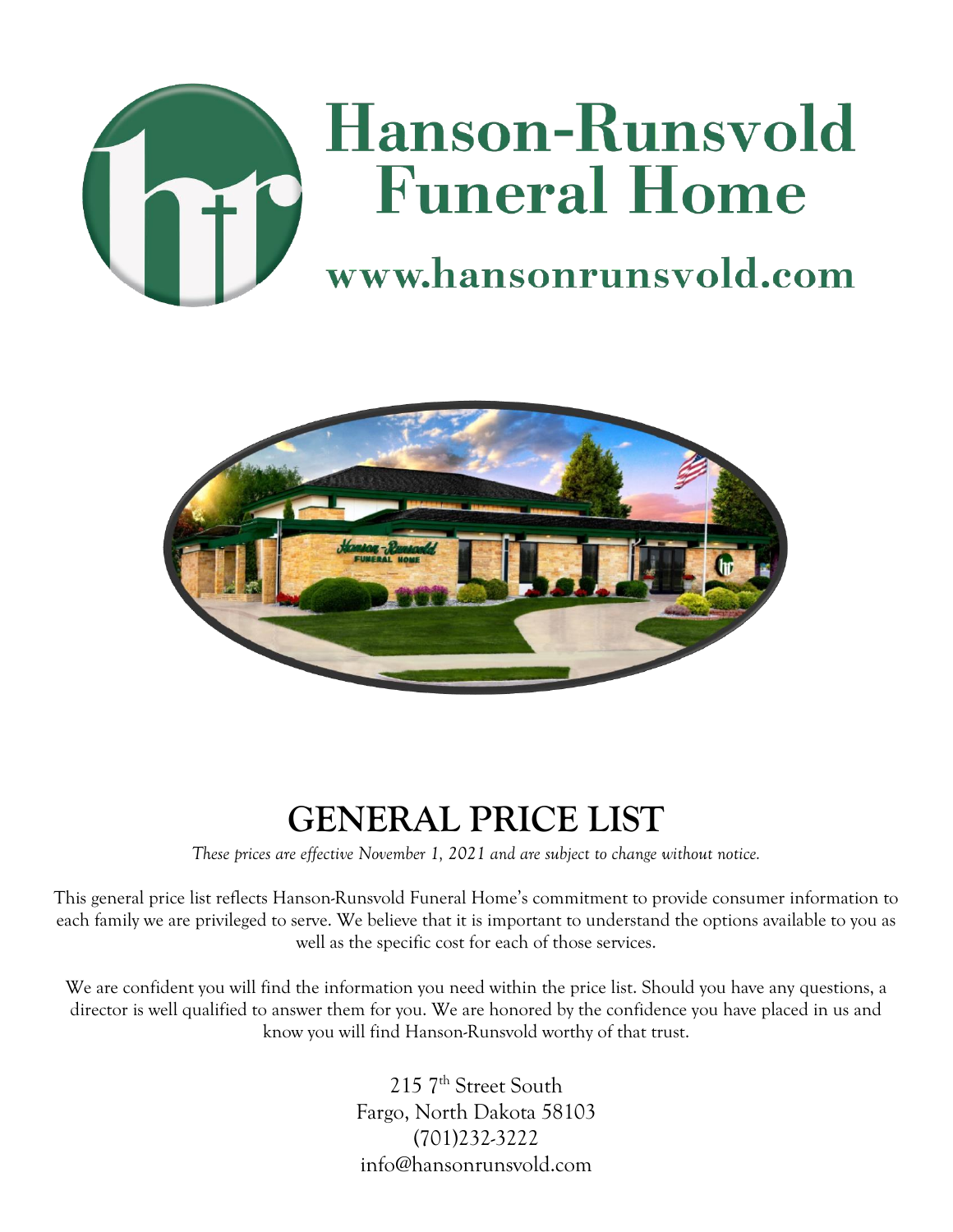## **GENERAL PRICE LIST**

## (Prices effective November 1, 2021 and subject to change without notice.)

*The goods and services shown below are those we can provide to our customers. You may choose only the items you desire. However, any funeral arrangements you select will include a charge for our basic services and overhead. If legal or other requirements mean you must buy any items you did not specifically ask for, we will explain the reason in writing on the statement we provide describing the funeral goods and services you selected.*

## **PROFESSIONAL SERVICES**

Services of Funeral Directors and Staff…………………………..…..………………………………………………………………………………. \$2460 Our fee for the services of funeral director and staff includes, but is not limited to, staff to respond to initial request for service; arrangement conference with family or responsible party; arrangement for funeral; preparation and filing of necessary authorization and permits; recording vital statistics; preparation and placement of obituary notices; staff assistance prior to, during and following the funeral, including coordination with those providing other portions of the funeral, e.g., cemetery, crematory and others. Also included in this charge are overhead expenses relative to our facility such as insurance, maintenance and utility expenses, secretarial and administrative costs, and equipment and inventory expenses.

This fee for our basic services and overhead will be added to the total cost of the funeral arrangements you select. This fee is already included in our charges for direct cremations, immediate burials, and forwarding or receiving remains.

Embalming…………………………………………………………………………………………………………………………………………………………… \$760 *Except in certain special cases, embalming is not required by law. Embalming may be necessary, however, if you select certain funeral arrangements, such as a funeral with viewing. If you do not want embalming, you usually have the right to choose an arrangement that does not require you to pay for it, such as direct cremation or immediate burial.*

## **OTHER PREPARATION OF THE BODY**

## **USE OF FACILITIES, EQUIPMENT AND/OR STAFF FOR**

| Our services include coordinating the service, supervision of the service, staff, set-up and equipment necessary to |  |
|---------------------------------------------------------------------------------------------------------------------|--|
| conduct the service.                                                                                                |  |

#### **ADDITIONAL SERVICES AND FACILITY FEES**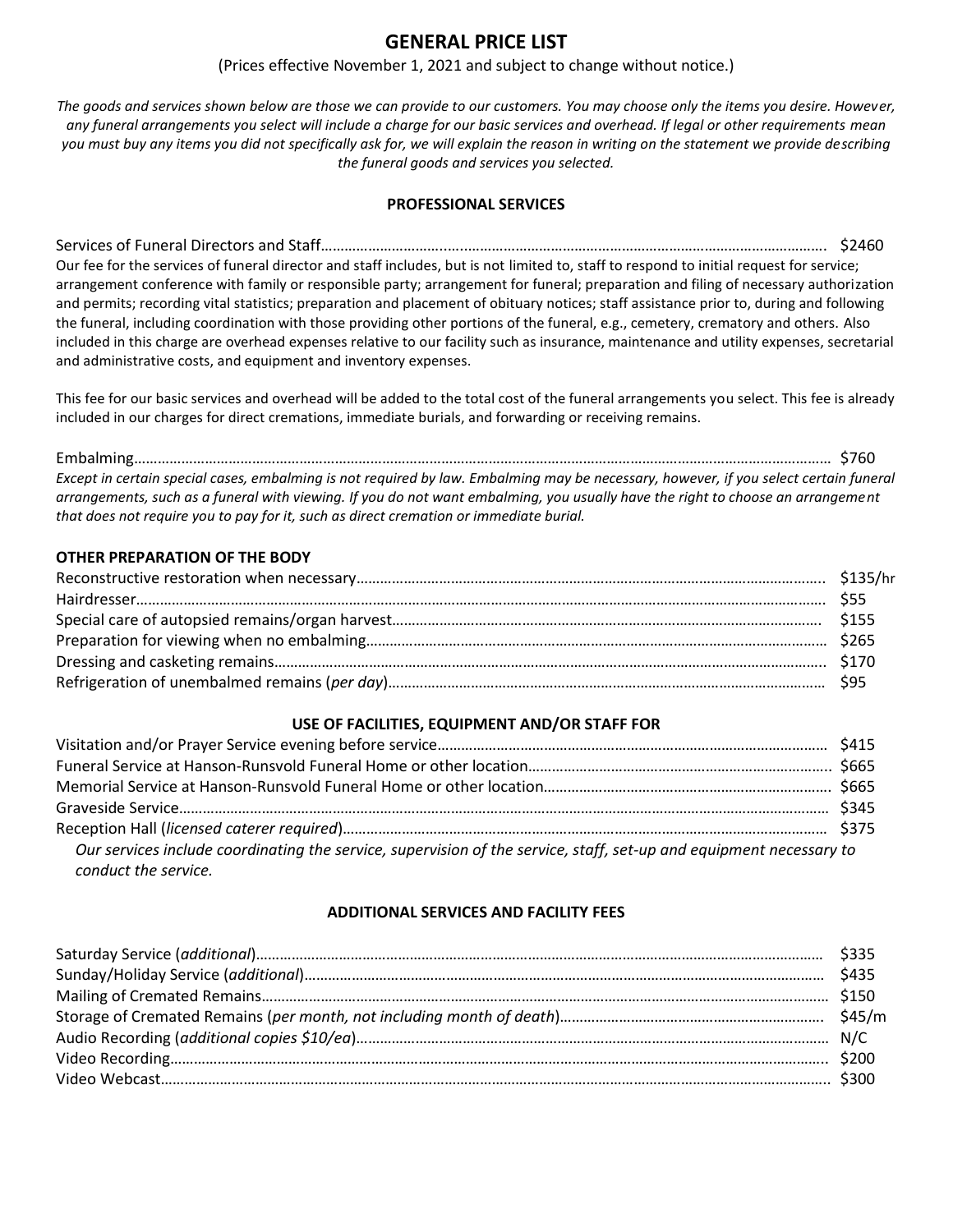#### **TRANSPORTATION**

## **CASKETS, OUTER BURIAL CONTAINERS and URNS**

| Outer Burial Containers (A complete price list will be provided at the funeral home)\$1595 to \$11000 |        |
|-------------------------------------------------------------------------------------------------------|--------|
|                                                                                                       |        |
|                                                                                                       |        |
|                                                                                                       | \$1595 |

## **MISCELLANEOUS MERCHANDISE**

| This charge includes removal of remains, necessary services of staff, embalming, necessary authorizations, and local transportation<br>to airport. This charge does not include visitation, rites or ceremonies prior to forwarding of the body, transportation containers<br>such as air trays or caskets. |  |
|-------------------------------------------------------------------------------------------------------------------------------------------------------------------------------------------------------------------------------------------------------------------------------------------------------------|--|
|                                                                                                                                                                                                                                                                                                             |  |
| This charge includes temporary shelter of remains, transportation of remains to cemetery and necessary services of staff. This<br>charge does not include visitation, rites or ceremonies.                                                                                                                  |  |
| This charge includes services of staff, care of remains, use of facilities and local transportation. This service does not include<br>acknowledgments, register book, service folders, ceremony or graveside service, temporary marker, urn, urn vault or cash advances.                                    |  |

**DISINTERMENT/RE-INTERMENT**……………………………………………………………………………………………………………………………………… \$1025 This charge includes coordinating arrangements with the family and filing of necessary paperwork. This charge does not include fees for grave digging or vault fees.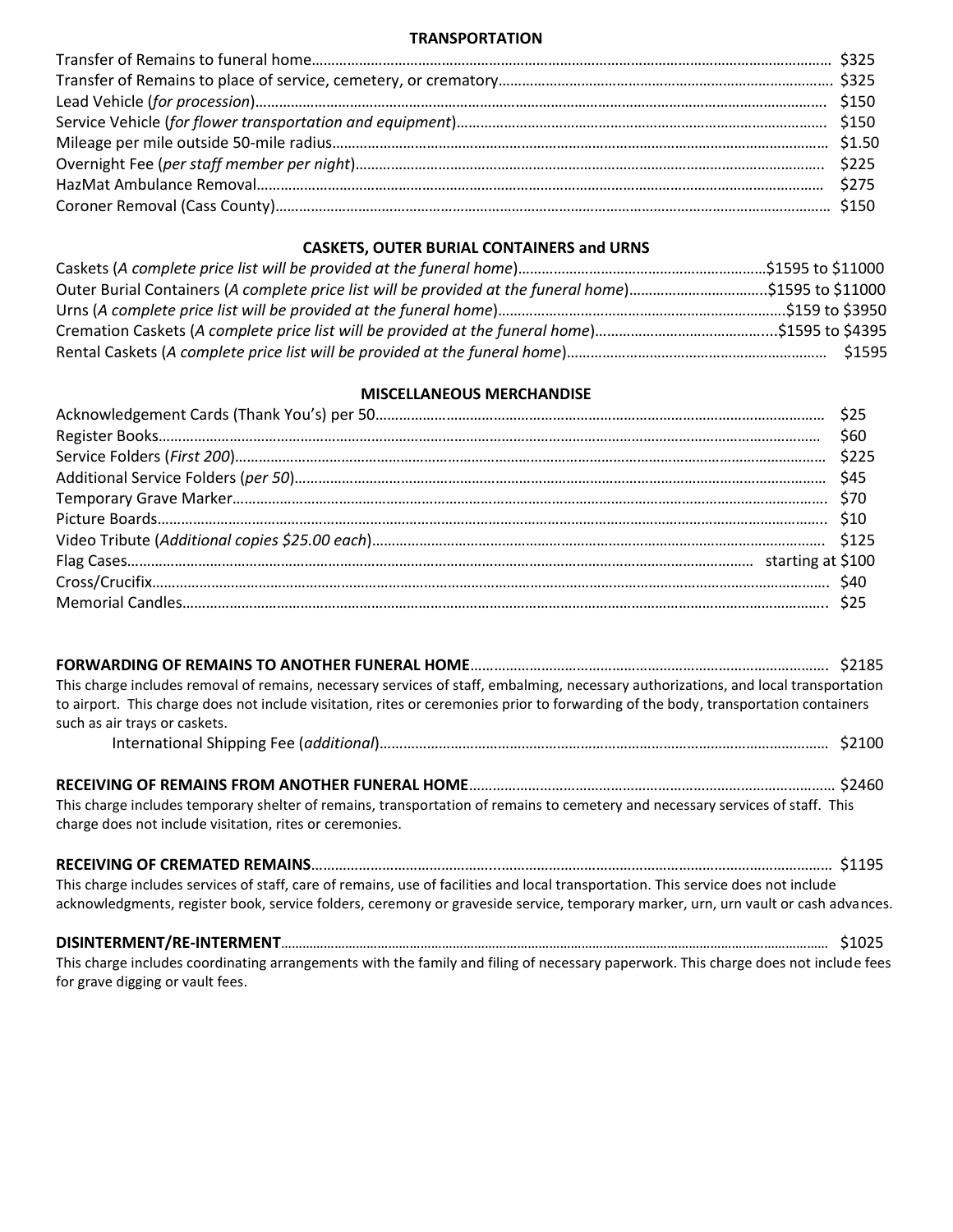**DIRECT/SIMPLE CREMATION**……………………………………………………………………………………………………………… \$1900 to \$6195 Our charge for a direct cremation without any attendant rites or ceremonies includes transportation of remains, care of the body, including refrigeration until cremation, local transportation to crematory, necessary services of staff and authorization. If you want to arrange a direct cremation, you can use an alternative container. Alternative containers encase the body and can be made of materials like fiberboard or composition materials (with or without an outside covering). The containers we provide are unfinished wood boxes and fiberboard boxes.

|    | \$1900 |
|----|--------|
| b. | \$2075 |
|    |        |

| Our charge for an immediate burial, without any attendant rites or ceremonies, includes transportation and shelter of remains, local |       |
|--------------------------------------------------------------------------------------------------------------------------------------|-------|
| transportation to the cemetery, necessary services of the staff and authorizations, within 3 days of the death.                      |       |
| International Durial Leophainer provided by purchased                                                                                | c1000 |

a. Immediate Burial (*container provided by purchaser*)……………………………………………………………………………….. \$1900 b. Immediate Burial with casket selected from our funeral home (*in addition to cost of casket*)…………………. \$1900

# **ANATOMICAL DONATION**……………………………………………………………………………………………………………………………………. \$2900 Our charge for an anatomical donation (*excluding ceremony*) includes transfer of remains to funeral home, services of funeral

director and staff, authorizations, basic use of facilities, arterial embalming, and local transportation. This charge does not include visitation, rites or ceremonies.

# **VETERANS DISCOUNT**

In appreciation of the service that all veterans have given to our country, we offer a discount of \$250 off any services that are selected for the veteran. \*May be used on all services other than a Direct Cremation or Immediate Burial

\*Embalming would be required for the body to be present in certain situations. Please ask the funeral director for explanations of these situations.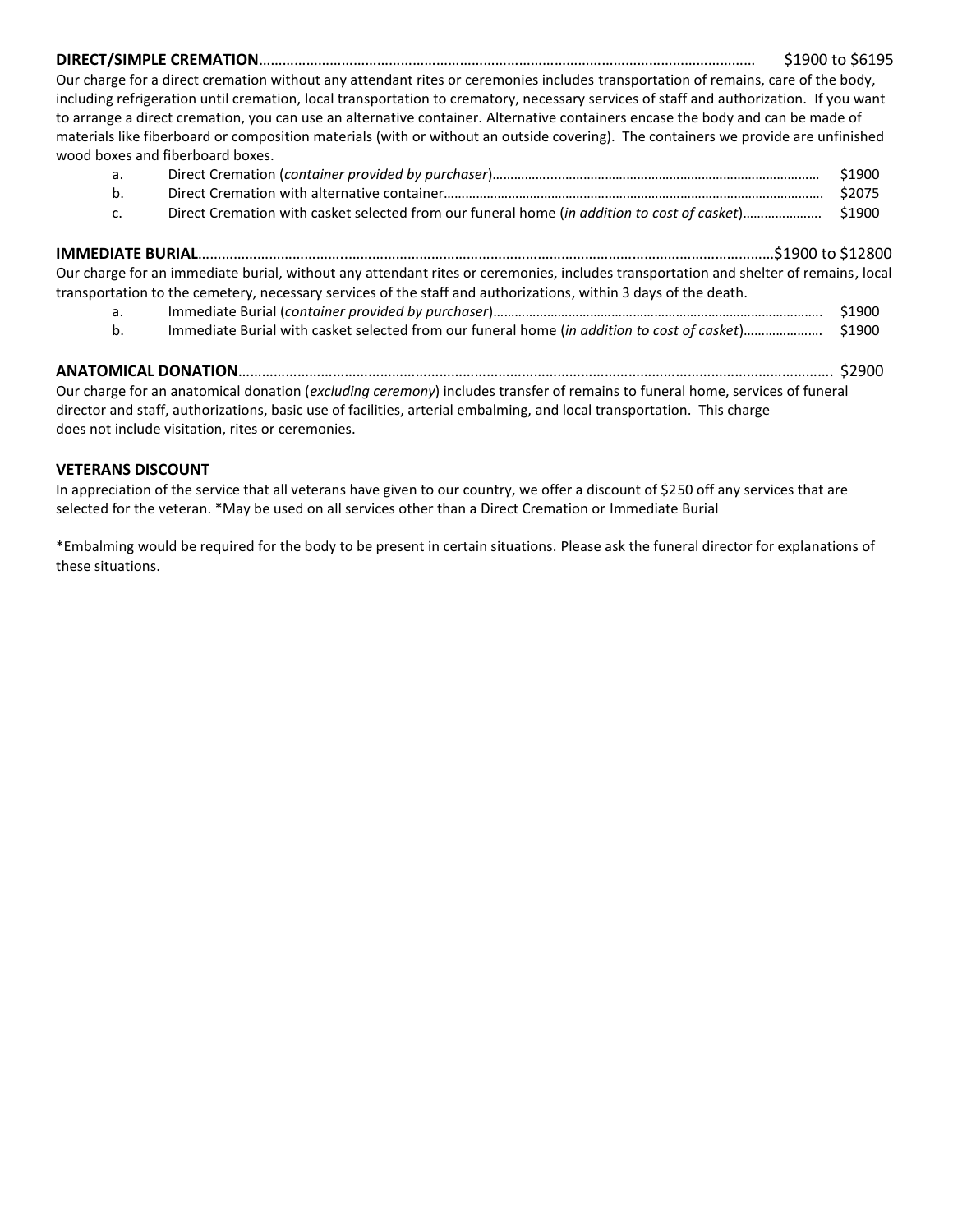## **CASKET PRICE LIST**

## *Prices are effective November 1, 2021 but are subject to change without notice*

|                          | <b>METAL</b>                 |            |              | <b>Material</b>      |  |
|--------------------------|------------------------------|------------|--------------|----------------------|--|
| <b>Material</b>          | <b>Name</b>                  | Fabric     | <b>Price</b> | 20 Ga (*NG)          |  |
| 32 oz. Copper            | Aegean Copper                | Velvet     | \$9350       | 20 Ga (*NG)          |  |
| <b>Stainless Steel</b>   | Sunset Wheat                 | Velvet     | \$6495       | 20 Ga (*NG)          |  |
| <b>Stainless Steel</b>   | Silver Sapphire              | Velvet     | \$5795       | 20 Ga (*NG)          |  |
| <b>Stainless Steel</b>   | Golden Rose                  | Velvet     | \$5795       |                      |  |
| <b>Stainless Steel</b>   | <b>Tapestry Rose</b>         | Velvet     | \$5550       |                      |  |
|                          |                              |            |              | Cherry Veneer        |  |
| 18 Gauge                 | Ruby                         | Velvet     | \$4950       | Oak Veneer           |  |
| 18 Gauge                 | Golden Midnight Velvet       |            | \$4950       | Hardwood             |  |
| 18 Gauge                 | <b>Star Quartz</b>           | Sierra     | \$4250       | Pecan Veneer         |  |
| 18 Gauge                 | Greyson                      | Sierra     | \$4250       | Oak Veneer           |  |
| 18 Gauge                 | Opal (A60)                   | Sierra     | \$4495       | Hardwood             |  |
| 18 Gauge                 | Amethyst                     | Crepe      | \$4050       | Oak Veneer           |  |
| 18 Gauge                 | Onyx (J37)                   | Crepe      | \$4050       | Hardwood Ven.        |  |
| 18 Gauge                 | Farmstead (OS)               | Crepe      | \$4250       | Hardwood Ven         |  |
| 18 Gauge                 | Neopolitan (N01) Blue Crepe  |            | \$3895       | Hardwood Ven         |  |
| 18 Gauge                 | Tuscany                      | Crepe      | \$3795       | Hardwood Ven         |  |
| 18 Gauge                 | <b>Burnished Silver</b>      | Crepe      | \$3795       | Hardwood Ven         |  |
| 18 Gauge                 | Cashmere                     | Sierra     | \$3795       | Hardwood             |  |
| 18 Gauge                 | Primrose (J37)               | Crepe      | \$3750       | Hardwood             |  |
| 18 Gauge                 | Onyx (OT9)                   | Velvet     | \$3595       | Hardwood Ven         |  |
| 18 Gauge                 | Auburn Sunset                | Crepe      | \$3595       | Hardwood             |  |
| 18 Gauge                 | Primrose (P96)               | Crepe      | \$3495       | Hardwood             |  |
| 18 Gauge                 | Ocean Blue                   | Crepe      | \$3495       | Hardwood             |  |
| 18 Gauge                 | Vintage (P68)                | Crepe      | \$3495       | Hardwood             |  |
| 18 Gauge                 | Claret                       | Woven      | \$3450       |                      |  |
| 18 Gauge                 | Indigo Blue                  | Woven      | \$3450       |                      |  |
| 18 Gauge                 | Royal Plum                   | Woven      | \$3450       | Hardwood Ven         |  |
| 18 Gauge                 | Granite                      | Crepe      | \$3350       | Hardwood Ven         |  |
| 18 Gauge                 | Merlot                       | Crepe      | \$3350       | Hardwood Ven         |  |
| 18 Gauge                 | Athena                       | Pink Crepe | \$3195       | Hardwood Ven         |  |
| 18 Gauge                 | Auburn                       | Crepe      | \$3750       | Hardwood Ven         |  |
| 20 Gauge                 | Sand (OS)                    | Crepe      | \$3195       | Cloth Covered        |  |
| 20 Gauge                 | <b>Revere Silver</b>         | Crepe      | \$2995       | Cloth Covered        |  |
| 20 Gauge                 | Ocean Blue (S01) Crepe       |            | \$2850       | <b>Rental Casket</b> |  |
| 20 Gauge                 | <b>Carnation Blush</b>       | Eyelet     | \$2850       | <b>Rental Casket</b> |  |
| 20 Gauge                 | Sand                         | Crepe      | \$2695       |                      |  |
| 20 Gauge                 | Vintage (S48)                | Crepe      | \$2895       |                      |  |
| 20 Gauge                 | Heirloom Pewter Crepe        |            | \$2695       |                      |  |
| 20 Gauge                 | Galaxy                       | Crepe      | \$2650       | <b>Wilbert ABS</b>   |  |
| 20 Gauge                 | Roman                        | Crepe      | \$2650       | <b>Wilbert ABS</b>   |  |
| 20 Gauge                 | Goldtone                     | Crepe      | \$2550       | <b>Wilbert ABS</b>   |  |
| 20 Gauge                 | Antique Silver               | Crepe      | \$2550       |                      |  |
| 20 Gauge                 | Graytone                     | Crepe      | \$2395       |                      |  |
| 20 Gauge                 | Earthtone                    | Crepe      | \$2395       |                      |  |
| 20 Gauge                 | Argo (Sil/Orchid/Sand)       |            | \$2295       | Minimum Cremat       |  |
| 20 Gauge                 | Aries (Sil/Blue/Copp/Orchid) |            | \$2295       | Corrugat             |  |
| 20 Ga (*NG)              | Saturn Blue                  | Crepe      | \$2250       | Minimum Shippin      |  |
| 20 Ga (*NG)              | <b>Star Silver</b>           | Crepe      | \$2050       | Corrugat             |  |
| <b>NG = Non-Gasketed</b> |                              |            |              |                      |  |
|                          |                              |            |              |                      |  |

| Material      | <b>Name</b>                     | Fabric | <b>Price</b> |
|---------------|---------------------------------|--------|--------------|
| 20 Ga (*NG)   | Triton Brown/Grey               | Crepe  | \$1895       |
| 20 Ga (*NG)   | Gemini B/W&P                    | Crepe  | \$1850       |
| 20 Ga (*NG)   | Gemini C/Silv/W                 | Crepe  | \$1850       |
| 20 Ga (*NG)   | Apollo C/Blk/S/B                | Crepe  | \$1695       |
|               | <b>WOOD</b>                     |        |              |
| Cherry Veneer | <b>Pearson Cherry</b>           | Velvet | \$6050       |
| Oak Veneer    | Cameron Oak                     | Velvet | \$5295       |
| Hardwood      | Mansfield Poplar (27)           | Crepe  | \$4850       |
| Pecan Veneer  | Woodhaven Pecan                 | Velvet | \$4550       |
| Oak Veneer    | <b>Benton Oak</b>               | Crepe  | \$4495       |
| Hardwood      | Hartwick                        | Champ  | \$4495       |
| Oak Veneer    | <b>Courtland Oak</b>            | Crepe  | \$4195       |
| Hardwood Ven. | Weldon (27)                     | Crepe  | \$4050       |
| Hardwood Ven  | Rosette                         | Crepe  | \$3950       |
| Hardwood Ven  | Trenton Poplar (Tan/Blue) Crepe |        | \$3950       |
| Hardwood Ven  | <b>Branson</b>                  | Woven  | \$3695       |
| Hardwood Ven  | <b>Dalton Select</b>            | Crepe  | \$3850       |
| Hardwood      | Edgemont                        | Crepe  | \$3550       |
| Hardwood      | <b>Finley Pine</b>              | Crepe  | \$3395       |
| Hardwood Ven  | Bailey                          | Champ  | \$3250       |
| Hardwood      | Parkside                        | Crepe  | \$2895       |
| Hardwood      | Westridge Poplar                | Crepe  | \$2795       |
| Hardwood      | Clifton                         | Crepe  | \$2695       |
| Hardwood      | Delray Poplar                   | Crepe  | \$2695       |
|               | <b>CREMATION CASKETS</b>        |        |              |
| Hardwood Ven  | Libra Harvest Red/Brown         | Crepe  | \$2650       |
| Hardwood Ven  | Lynx Light Brown                | Crepe  | \$2250       |
| Hardwood Ven  | Lyra Brown                      | Crepe  | \$1850       |

| Hardwood ven  | Lyra Brown        | Crepe | 21820  |
|---------------|-------------------|-------|--------|
| Hardwood Ven  | Lyra Natural      | Crepe | \$1850 |
| Hardwood Ven  | Pacific Pine      | Crepe | \$1850 |
| Cloth Covered | Gray Doeskin      | Crepe | \$1895 |
| Cloth Covered | Gray Doeskin (OS) | Crepe | \$1995 |
| Rental Casket | Winston Tulipwood | Crepe | \$1595 |
| Rental Casket | Norwood Oak       | Crepe | \$1595 |
|               |                   |       |        |

#### **CHILD AND INFANT CASKETS**

| Wilbert ABS | Loved & Cherished 19 | Pink/Blue | \$385 |
|-------------|----------------------|-----------|-------|
| Wilbert ABS | Loved & Cherished 24 | Pink/Blue | \$535 |
| Wilbert ABS | Loved & Cherished 31 | Pink/Blue | \$715 |

#### **ALTERNATIVE CONTAINERS**

| <b>Minimum Cremation Container</b> | \$175 |
|------------------------------------|-------|
| Corrugated Fiberboard              |       |
| Minimum Shipping Container         | \$250 |
| Corrugated Fiberboard and Wood     |       |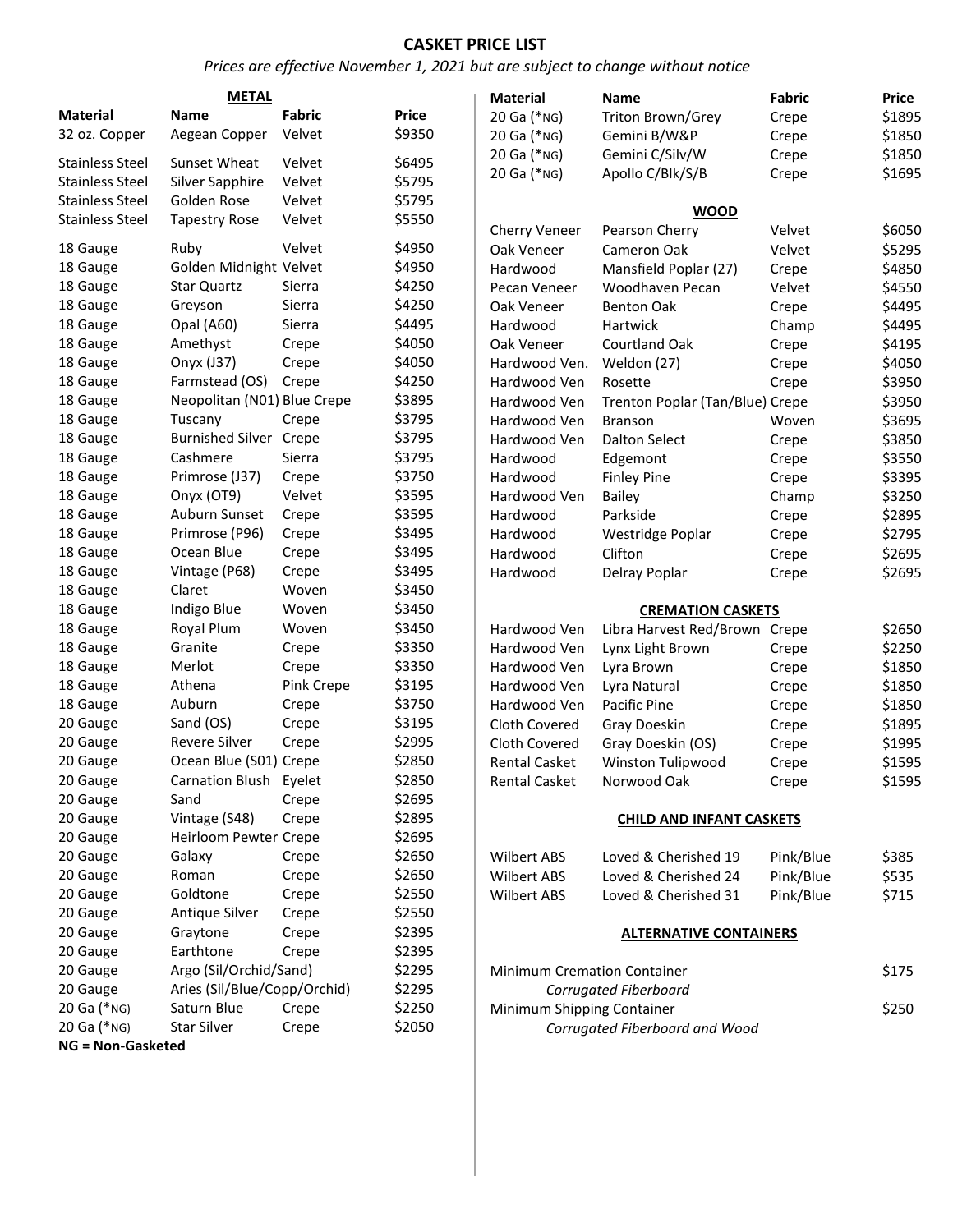#### **OUTER BURIAL CONTAINER PRICE LIST**

*These prices are effective November 1, 2021, but are subject to change without notice.*

#### **SEALED, WARRANTED VAULTS**

| <b>Wilbert Bronze</b>                 | \$12095 |
|---------------------------------------|---------|
| Concrete sealed between marbelon      |         |
| layers with bronze inner liner        |         |
| <b>Bronze Triune</b>                  | \$6395  |
| Extra heavy concrete with trilon      |         |
| liner and bronze inner liner          |         |
| <b>Copper Triune</b>                  | \$5495  |
| Extra heavy concrete with trilon      |         |
| liner and copper inner liner          |         |
| <b>Stainless Steel Triune</b>         | \$4195  |
| Extra heavy concrete with trilon      |         |
| liner and stainless steel inner liner |         |
| Venetian                              | \$3195  |
| Extra heavy concrete with marbelon    |         |
| liner                                 |         |
| Continental                           | \$2595  |
| Heavy cement with strentex liner      |         |
| Monticello                            | \$1995  |
| Light cement with strentex liner      |         |
| <b>GRAVE LINERS</b>                   |         |
| Grave Box                             | \$1595  |
| Cement box, Not water resistant       |         |
|                                       |         |
| MICCEI I ANEOLIC CHADCEC              |         |

#### **MISCELLANEOUS CHARGES**

| Saturday overtime charges                 | \$395 |
|-------------------------------------------|-------|
| Sunday and Holiday overtime charges \$475 |       |

Mileage is included up to 75 miles from nearest vault provider

#### DISCLAIMER OF WARRANTIES

*Hanson-Runsvold Funeral Home makes no representations or warranties regarding the outer burial containers listed above. The only warranties, expressed or implied, granted in connection with the outer burial containers are the express written warranties, if any, extended by the manufacturers thereof. Hanson-Runsvold Funeral Home hereby expressly disclaims all warranties, expressed or implied, relating to the outer burial containers, including, but not limited to, the implied warranties of merchantability and fitness for a particular purpose.*

*In most areas of the country, state or local law does not require that you buy a container to surround the casket in the grave. However, many cemeteries require that you have such a container so that the grave will not sink in. Either a grave liner or a burial vault will satisfy these requirements.*

#### **URN VAULTS**

### **SEALED, WARRANTED VAULTS**

| Bronze Triune Urn Vault                                          | \$1770 |
|------------------------------------------------------------------|--------|
| Extra heavy concrete with trilon liner                           |        |
| and bronze inner liner                                           |        |
| Copper Triune Urn Vault                                          | \$1720 |
| Extra heavy concrete with trilon liner and copper<br>inner liner |        |
| Stainless Steel Triune Urn Vault                                 | \$1660 |
| Heavy concrete with trilon liner and stainless steel             |        |
| liner                                                            |        |
| Venetian Urn Vault                                               | \$1470 |
| Extra heavy concrete with marbelon liner                         |        |
| Monticello Urn Vault                                             | \$1315 |
| Light cement with strentex liner                                 |        |
| Charleston Urn Vault                                             | \$695  |
| Composite Construction with Molded in Handles                    |        |
| Bronze Plate & Engraving Included                                |        |
| Includes Choice of LifeStories® Keepsake Medallion               |        |
| Pebblecove Urn Vault                                             | \$495  |
| Composite Plastics with hex key locking system                   |        |
| Universal Urn Vault                                              | \$595  |
| Marbelon (setup & delivery not included)                         |        |

## DISCLAIMER OF WARRANTIES

*Hanson-Runsvold makes no representations or warranties regarding the outer burial containers listed above. The only warranties, expressed or implied, granted in connection with the outer burial containers are the express written warranties, if any, extended by the manufacturers thereof. Hanson-Runsvold Funeral Home hereby expressly disclaims all warranties, expressed or implied, relating to the outer burial containers, including, but not limited to, the implied warranties of merchantability and fitness for a particular purpose.*